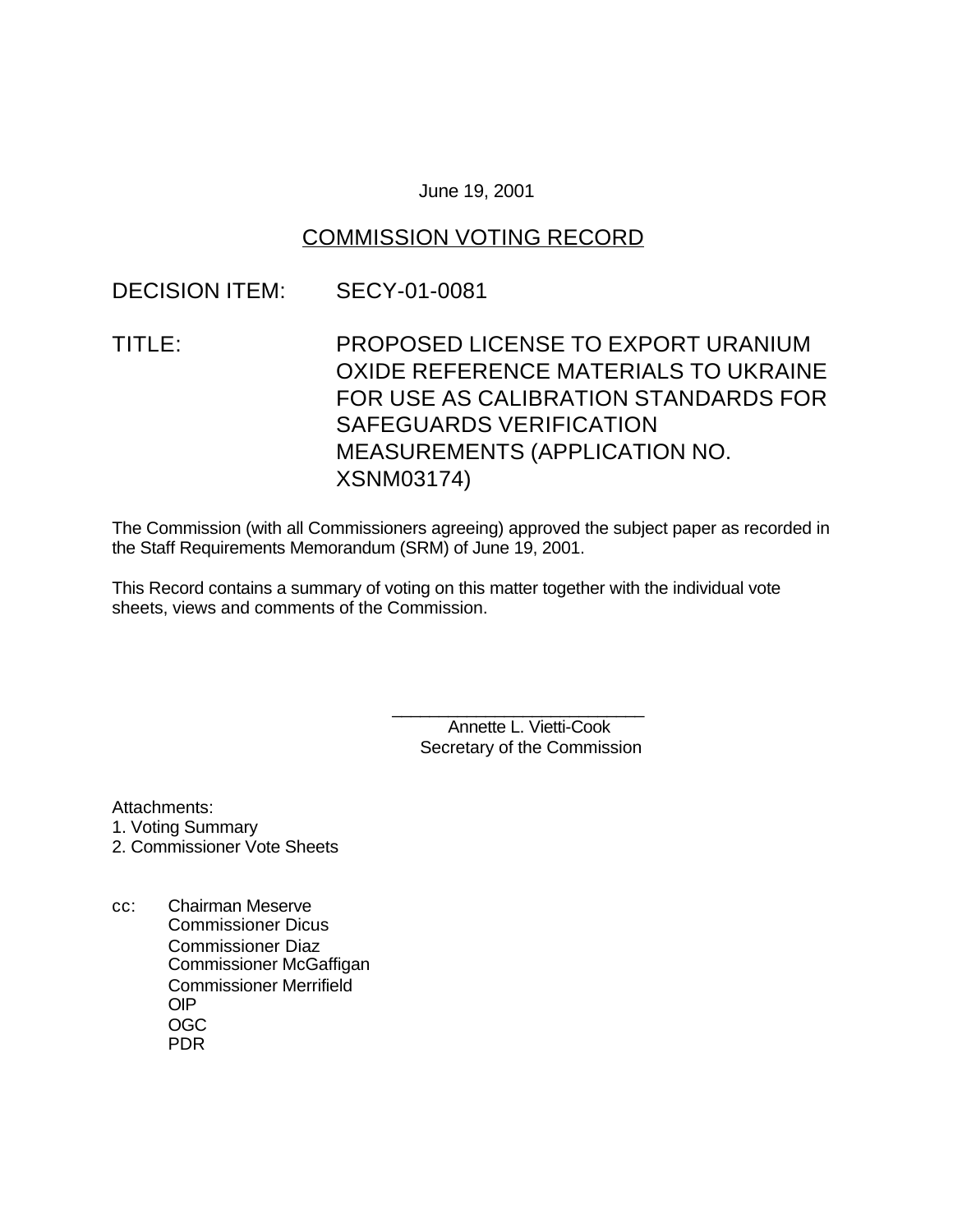## VOTING SUMMARY - SECY-01-0081

## RECORDED VOTES

|                    | APRVD DISAPRVD ABSTAIN PARTICIP COMMENTS DATE | <b>NOT</b> |         |
|--------------------|-----------------------------------------------|------------|---------|
| CHRM. MESERVE      | X                                             | X          | 5/26/01 |
| <b>COMR. DICUS</b> | X                                             |            | 6/5/01  |
| COMR. DIAZ         | X                                             |            | 5/30/01 |
| COMR. McGAFFIGAN X |                                               |            | 5/9/01  |
| COMR. MERRIFIELD X |                                               |            | 5/22/01 |

# COMMENT RESOLUTION

In their vote sheets, all Commissioners approved the staff's recommendation and some provided additional comments. Subsequently, the comments of the Commission were incorporated into the guidance to staff as reflected in the SRM issued on June 19, 2001.